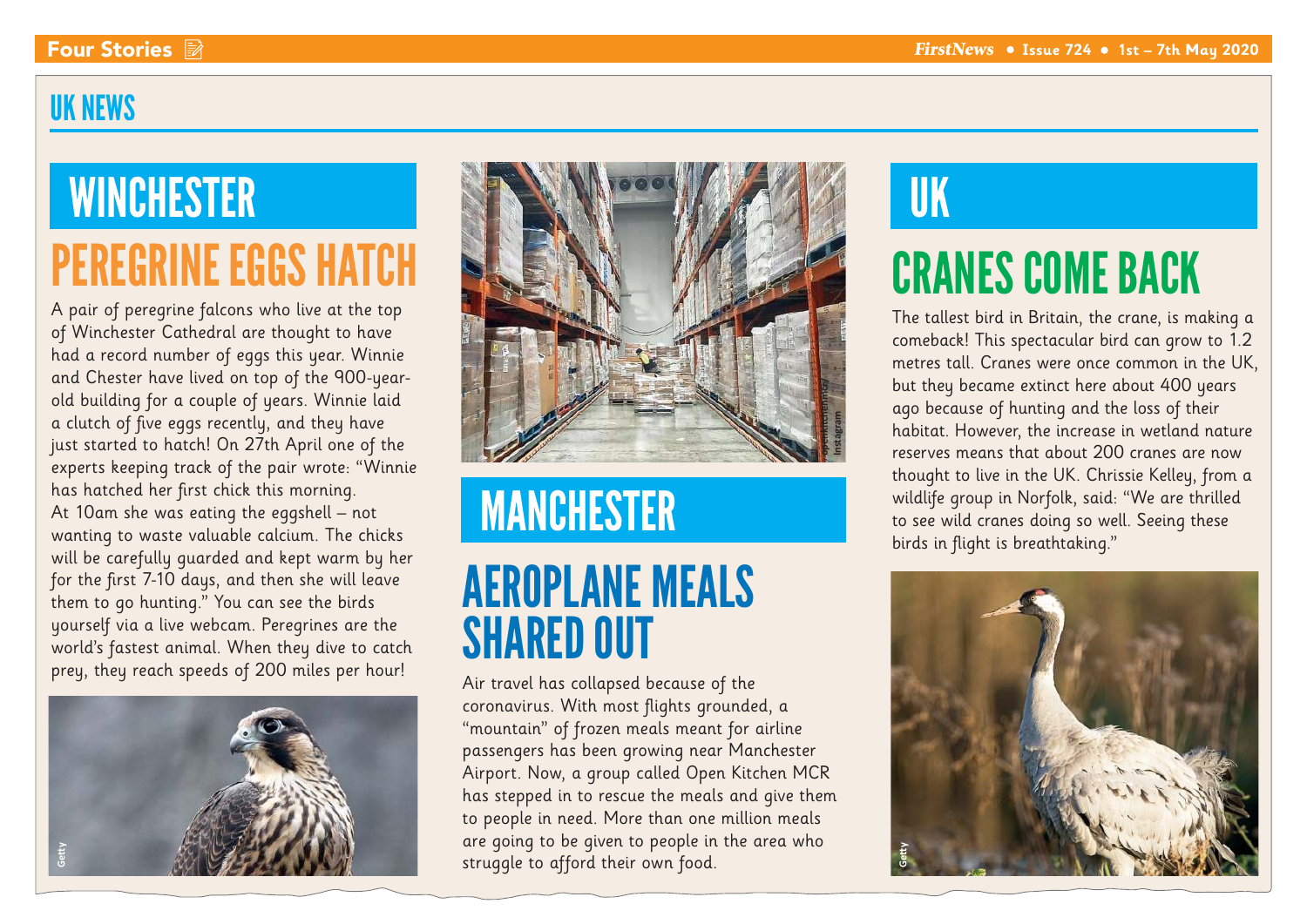### Questions on: 'UK News'

#### **Look at the news from Winchester.**

**1)** Who are Winnie and Chester and where do they live?

**2)** Why does the mother bird eat the egg shell?

"You can see the birds yourself via a live webcam."

- **3)** What is **cam** short for in the word 'webcam'?
- **4)** What does the word **via** mean in this quote?



#### **Look at the news from Manchester.**

**5)** • Who was supposed to be eating the meals?

- Why haven't they been eaten?
- Who is going to eat them instead?

#### **Look at the news from the UK.**

- **6)** Find **three** facts about cranes.
	- 1. ................................................................... 2. ................................................................... 3. ...................................................................

**7)** Why are more cranes living in the UK now?

#### **Consider all the stories.**

**8)** Which category do these news stories fit into?



Explain your choice.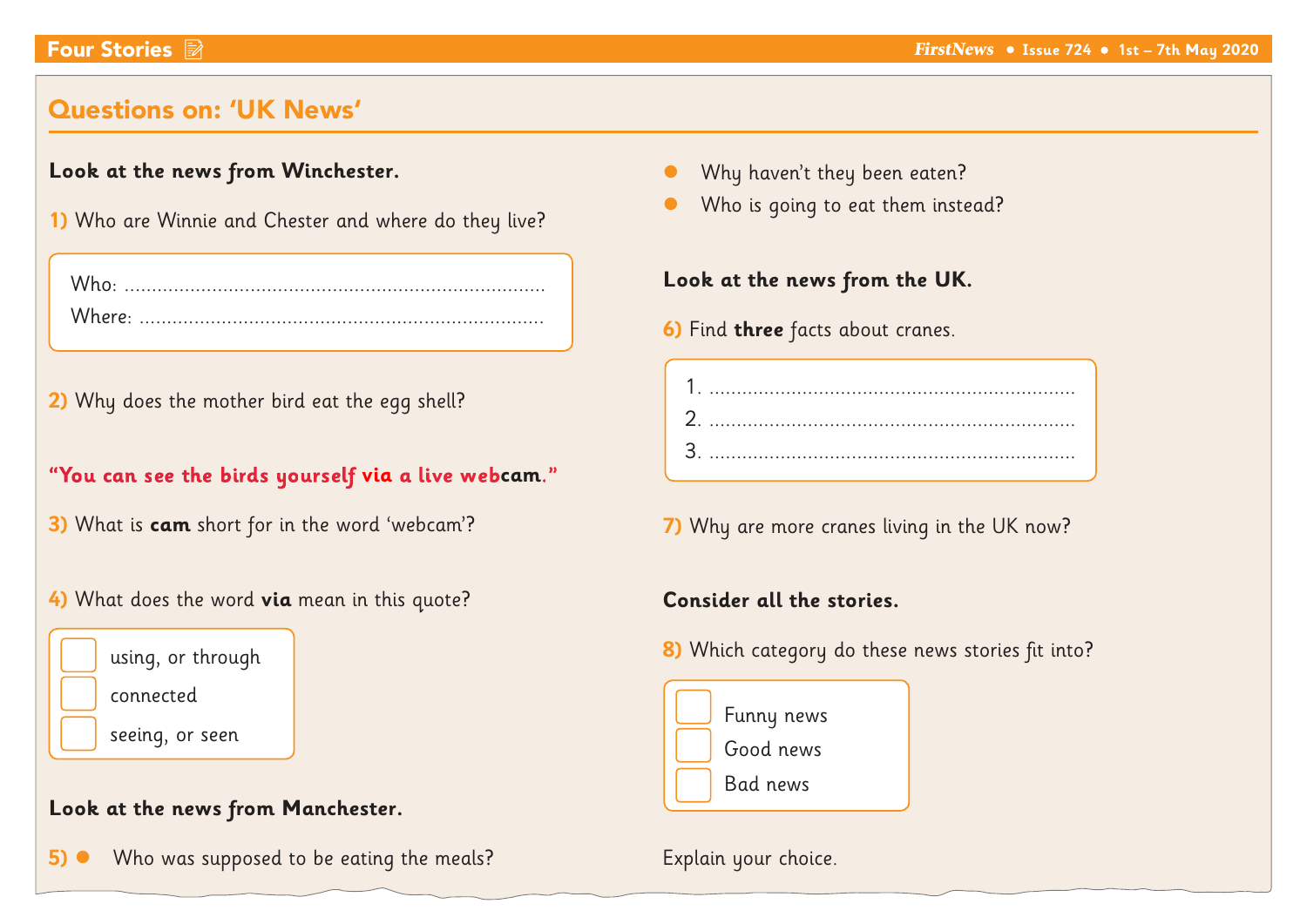**Born Free** 

**Born Free** 

### ANIMAL NEWS

FOUR FREED **Born Free** 

**FOUR big cats that were rescued by the charity Born Free have been released into nature reserves in Ethiopia and South Africa.** 

Two cheetah cubs have found a new home at a wildlife sanctuary in Ethiopia. It's thought that the cubs were snatched from their mother so that they could be sold illegally as pets in the Middle East. Thankfully, they were rescued just before Ethiopia went into lockdown because of the coronavirus.

In South Africa, two adult leopards have been given a new home at Born Free's big cat wildlife reserve. They were rescued from a zoo in the country where they were being kept in very poor conditions. Mowgli, a black leopard, and Zeiss, a spotted leopard, did not have enough food and were not being checked by vets.

Dr Chris Draper, from Born Free, says: "These are two very different cases, but they highlight the problems with big cats in captivity."

**Born Free** 

All four of the rescued cats are settling into their new homes, although their recovery back to full health may take some time.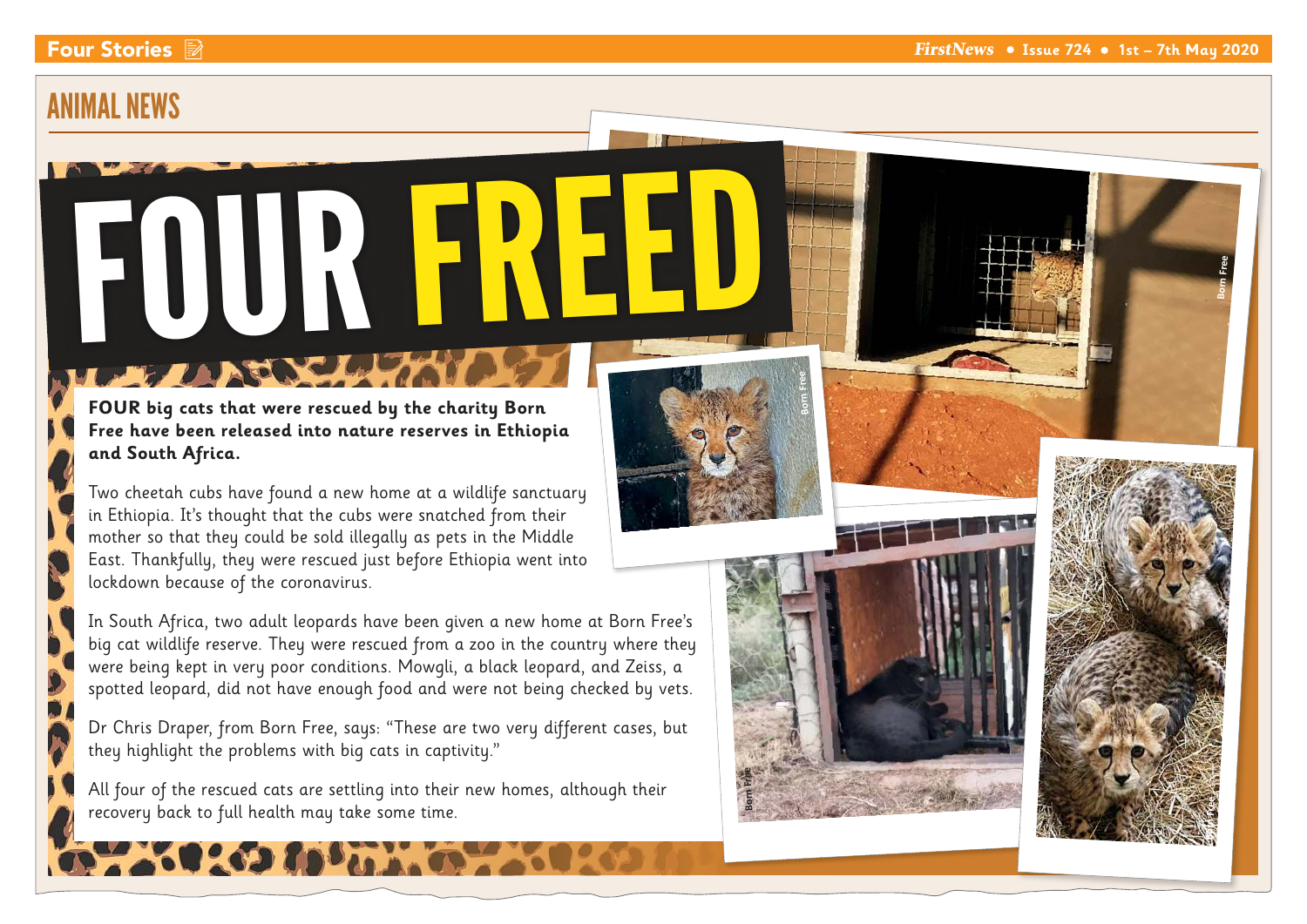### Questions on: 'Animal News'

|                    | 1) Big cats have just been released in which two |  |  |  |
|--------------------|--------------------------------------------------|--|--|--|
| African countries? |                                                  |  |  |  |

- **2)** Why were the cheetah cubs taken from their mother?
- **3)** What is the writer 'thankful' about?
- **6)** What was wrong with the way they were being cared for?
- **7) a)** What do you think a **wildlife sanctuary** is?
	- **b)** Can you find **two** words from the story that have a very similar meaning?
- **8)** Why do you think it's very difficult to care for big cats in captivity – even if you are an expert?

**4)** Find the details of the leopards.

| <b>Name</b> | <b>Type of leopard</b> |
|-------------|------------------------|
|             |                        |
|             |                        |

**5)** Why were the leopards in captivity?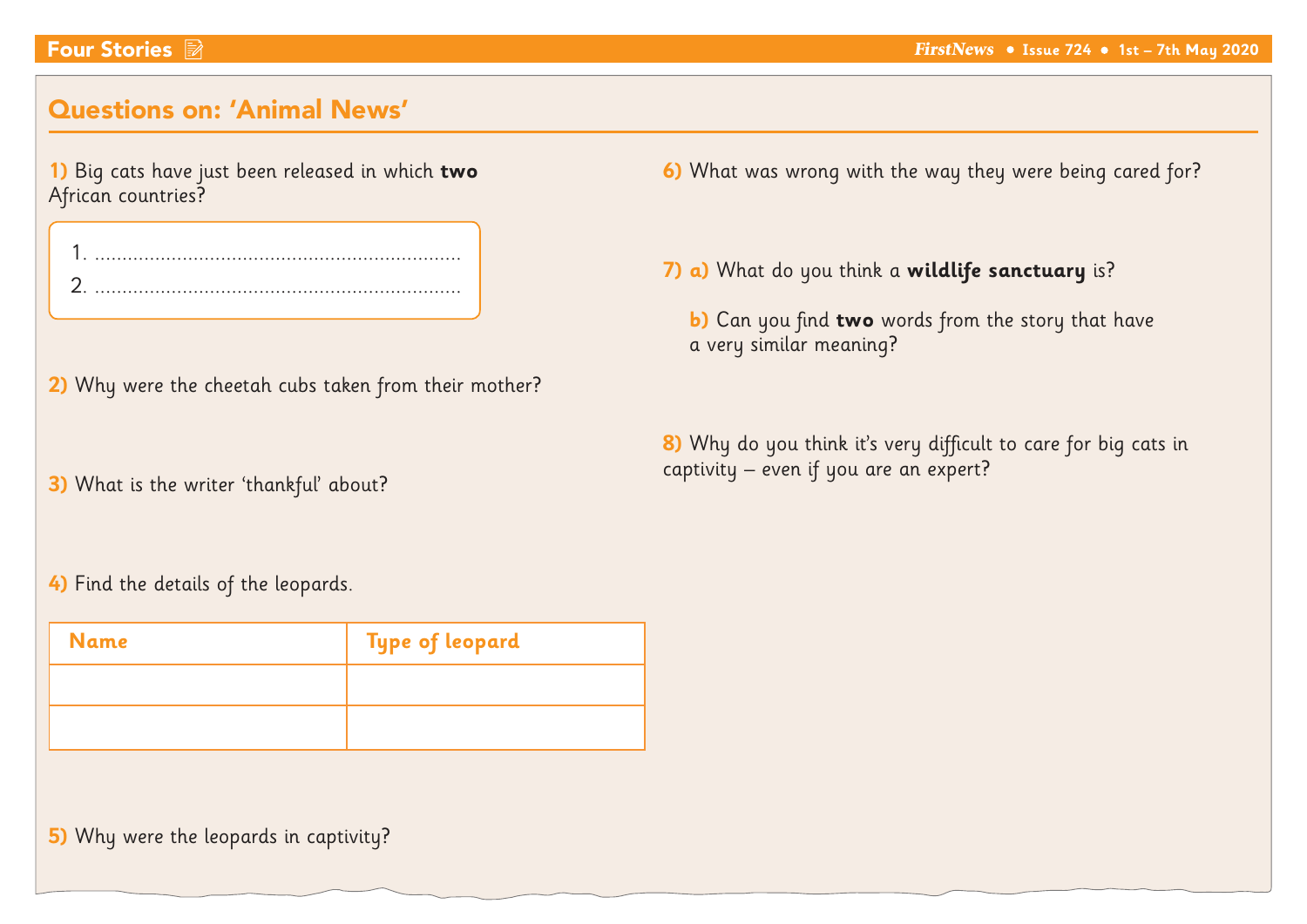### NEWS IN PICTURES

## **GERMANY**

A man buys a face mask from a vending machine in a train station. Germany is beginning to lift the lockdown that was put in place to slow the spread of the coronavirus. Soon, people will have more freedom again. But new rules mean that people will have to wear face masks on trains and in shops.





### ISLE OF MAN

New stamps on the Isle of Man will celebrate the people working hard to get us through the coronavirus crisis, such as doctors, care workers and delivery drivers. The stamps have the words Care, Community, Love, Science, Compassion, Work, Words and Faith, all finishing the message, "…will carry us through".

### UK

**Isle Of Man Post Office**

Thousands and thousands of bugs have been washed up on a beach in Scarborough. Local people going out for their daily exercise noticed the sea of bugs along Cayton Bay. At first it was thought they were heather beetles, an insect that lives on the local moors. But it's now thought that they are European chafer beetles, from mainland Europe. No-one knows why so many of the bugs have ended up on the beach.

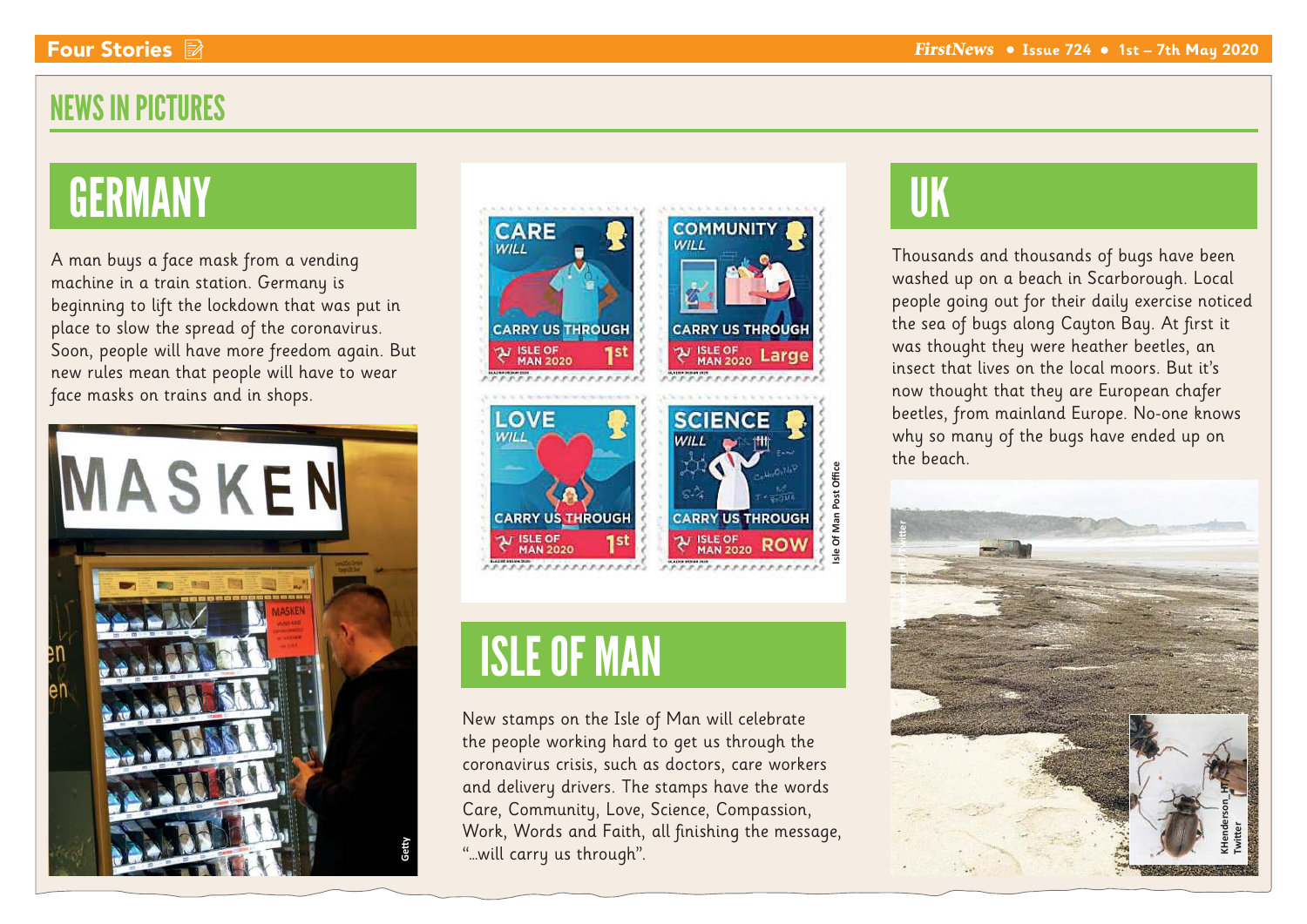### Questions on: 'News in Pictures'

### **1)** Match the place to the news topic. **Look at the news from the UK. 2)** This news is about… an announcement a mystery UK and the stamps of the New stamps Isle of Man  $\parallel$  New facemask rule Germany **Bugs** on the beach a celebration a crime

**3)** Which **two** beetles might the insects be and where are they from?

| The beetle | <b>From</b> |
|------------|-------------|
|            |             |
|            |             |

**4)** How do you think the insects got there? You aren't told the answer – come up with your own idea.

### **Look at the news from Germany.**

- **5)** What is the good news coming from Germany?
- **6)** Why do you think this man is buying a mask from this machine?

### **Look at the news from the Isle of Man.**

**7)** Find and copy the complete message on one of the stamps.

**8)** Of all the **eight** words chosen for the stamps, which do you think is the most important for getting us through the coronavirus crisis?

Explain your choice.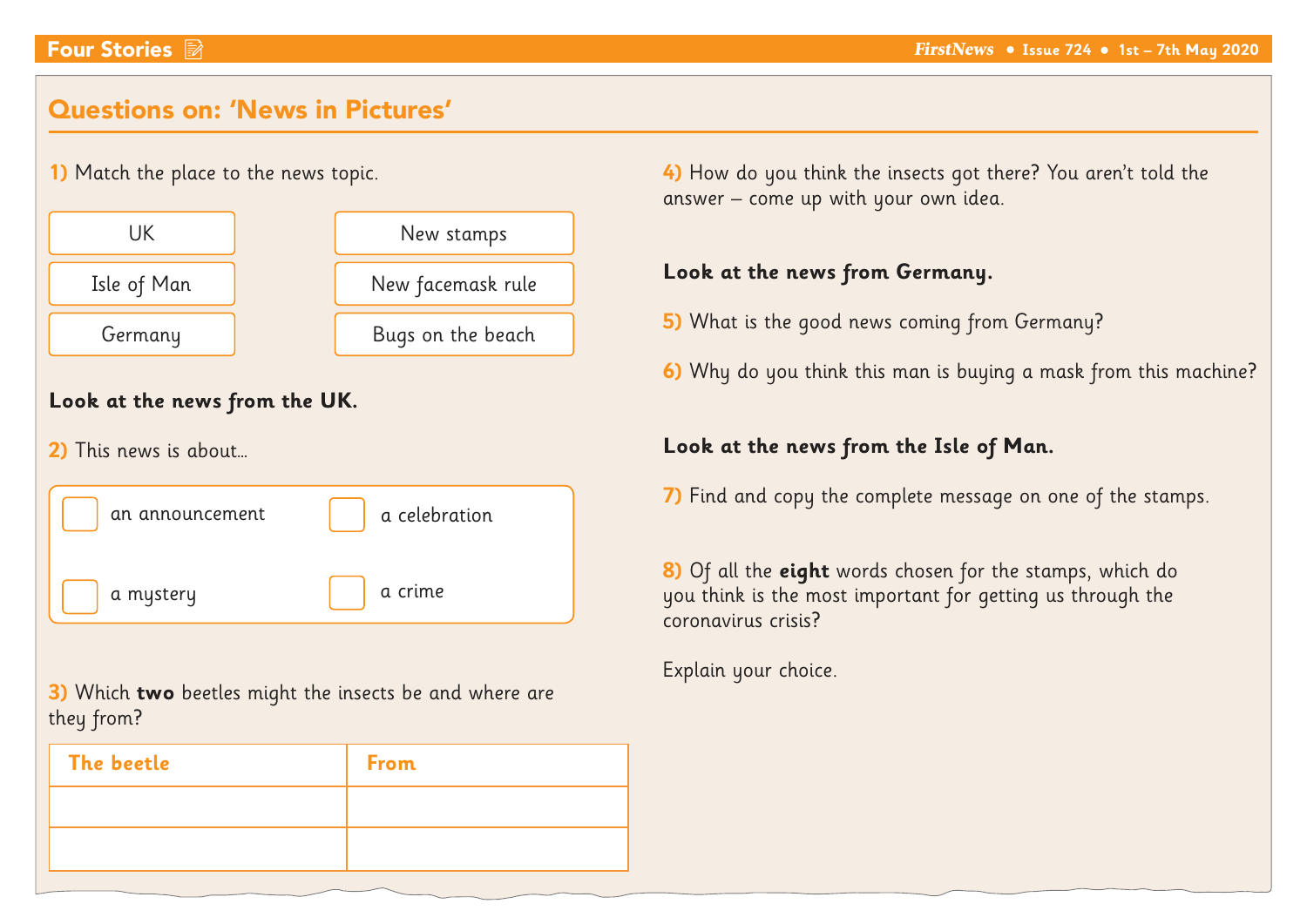### SPORT NEWS

# "I'M IN MUM'S BAD BOOKS!"

**WHEELCHAIR tennis star Alfie Hewett is one of the sport's most successful athletes. He talked to First News about his career and how he's coping with the lockdown.**

#### **How did you first get into tennis?**

When I was seven I was diagnosed with a hip condition called Perthes' disease. That's why I came to be in a wheelchair. Obviously to have my life change and be told I had to be in a wheelchair was a struggle.

My mum and my family were big drivers behind getting me back involved with sport. They took me to Stoke Mandeville [a hospital] where anyone with a disability could try various para-sports. It was to get social again… be happy and be active – all those benefits that sport can bring.

#### **How have you been keeping active in the lockdown?**

I live out in the sticks [far away from towns and cities] in Norfolk, so it's a peaceful and quiet area to go out for a push. To not have the gym and court on hand means I have to be creative. But I'm in Mum's bad books because I've turned the conservatory into a home gym!

#### **As an athlete, what has been the most frustrating thing about the lockdown for you?**

I accept the situation… everyone's in the same boat. I haven't picked up a racket since the second week of March now. It's quite strange! But it's quite good for us as athletes to take the strain off our bodies.

#### **You've won so much, but what has been the stand-out moment so far?**

Playing at the Rio 2016 Paralympics [bottom right] was just unbelievable, a dream come true. To go and play as well as I did and get two medals was unexpected! To look up and see [my family] all there with the flag, it was something I'll never forget.





**Alfie Hewett has two Paralympic silver medals and three Wimbledon doubles** 

**Getty**

**Alfie and Gordon Reid winning the** 

### **GLOSSARY**

**Paralympics – An international sports competition for people with disabilities, held immediately after the Olympics**